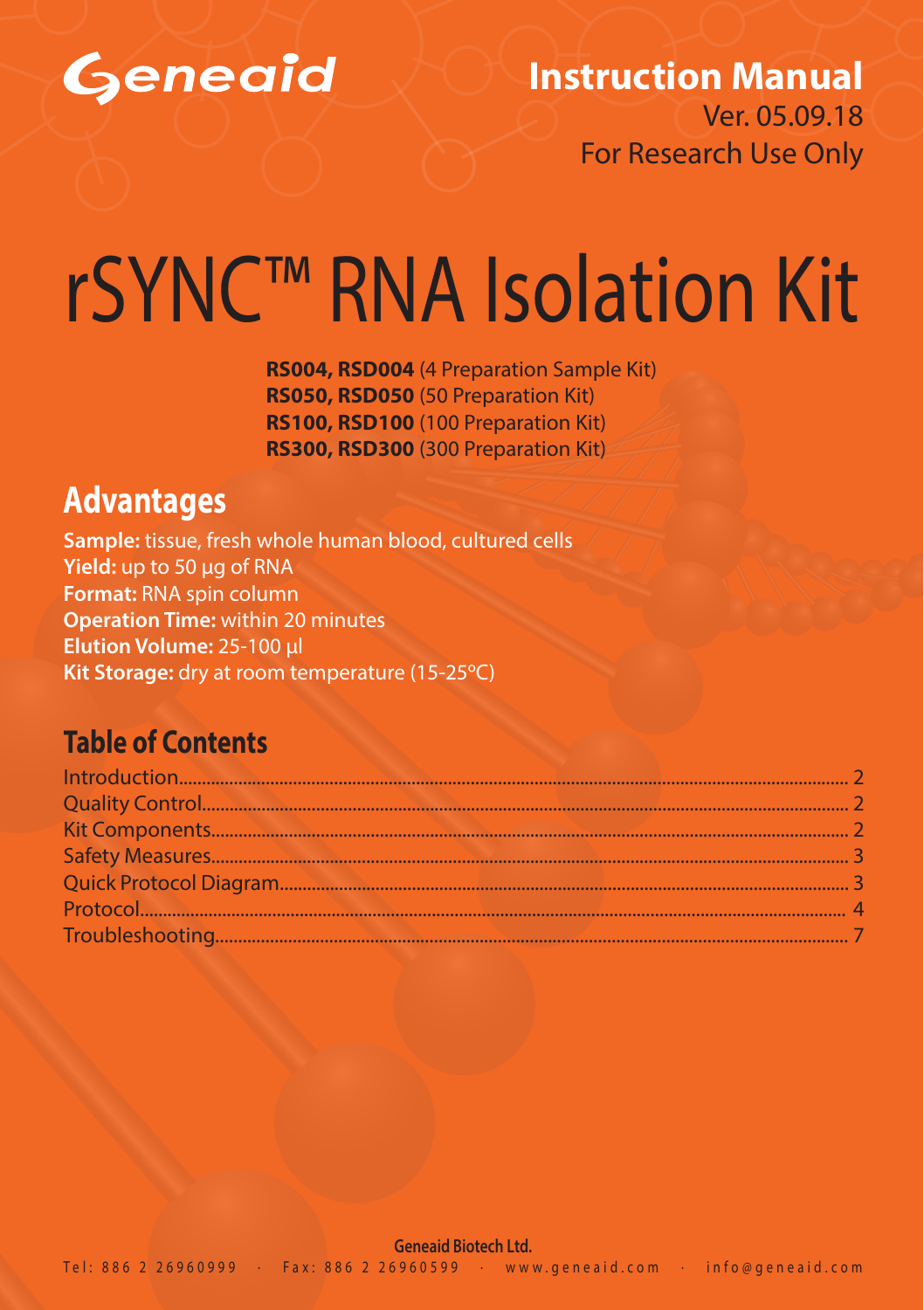## Page 2



### Introduction

The rSYNCTM RNA Isolation Kit was designed specifically for purifying total RNA from a variety of samples, such as fresh whole human blood, cultured animal cells, animal tissues. Detergents and chaotropic salt are used to lyse cells and inactivate RNase with a optional DNase treatments. RNA in the chaotropic salt is bound by the glass fiber matrix of the spin column and once contaminants have been removed, the purified total RNA is eluted by RNase-free Water. High quality total RNA can be purified in less than 20 minutes without phenol extraction or alcohol precipitation. The purified RNA is ready for use in RT-PCR, northern blotting, primer extension, mRNA selection and cDNA synthesis.

## Quality Control

The quality of the rSYNC™ RNA Isolation Kit is tested on a lot-to-lot basis according to Geneaid's ISO-certified quality management system. Total RNA is isolated from a 25 mg animal tissue sample, quantified with a spectrophotometer and analyzed by electrophoresis.

| <b>Component</b>                                       | <b>RS004</b><br><b>RSD004</b> | <b>RS050</b><br><b>RSD050</b>         | <b>RS100</b><br><b>RSD100</b>                                          | <b>RS300</b><br><b>RSD300</b>         |
|--------------------------------------------------------|-------------------------------|---------------------------------------|------------------------------------------------------------------------|---------------------------------------|
| <b>RBC Lysis Buffer</b>                                | $10 \mathrm{m}$               | $100 \mathrm{m}$                      | 200 ml                                                                 | 500 ml                                |
| <b>RS Buffer</b>                                       | 2 <sub>m</sub>                | $30$ ml                               | 60 ml                                                                  | 130 ml                                |
| DNase I $(2U/\mu I)^1$<br>(RSD004/050/100/300)         | $20 \mu$                      | 275 µl                                | 550 µl                                                                 | 550 µl x3                             |
| <b>DNase I Reaction Buffer</b><br>(RSD004/050/100/300) | $200$ $\mu$                   | $2.5$ ml                              | 5 <sub>ml</sub>                                                        | 15 <sub>ml</sub>                      |
| W1 Buffer                                              | 2 ml                          | 30 ml                                 | 50 ml                                                                  | $130 \mathrm{m}$                      |
| Wash Buffer <sup>2</sup><br>(Add Ethanol)              | $1.5$ ml<br>$(6 \text{ ml})$  | $25 \text{ ml}$<br>$(100 \text{ ml})$ | $25 \text{ ml} + 12.5 \text{ ml}$<br>$(100 \text{ ml}+ 50 \text{ ml})$ | $50$ ml $x2$<br>$(200 \text{ ml x2})$ |
| RNase-free Water                                       | 1 ml                          | 6 ml                                  | $15 \text{ ml}$                                                        | 30 ml                                 |
| <b>RB Column</b>                                       | 4 pcs                         | 50 <sub>pcs</sub>                     | $100$ pcs                                                              | 300 pcs                               |
| 2 ml Collection Tube                                   | 8 pcs                         | $100$ pcs                             | $200$ pcs                                                              | $600$ pcs                             |

## Kit Components

1 DNase I is shipped at room temperature and should be stored at -20ºC for extended periods after receiving the kit.

2 Add absolute ethanol (see the bottle label for volume) to Wash Buffer then mix by shaking for a few seconds. Check the box on the bottle. Be sure and close the bottle tightly after each use to avoid ethanol evaporation. Additional Wash Buffer x 12.5 ml is included with RSD100 only.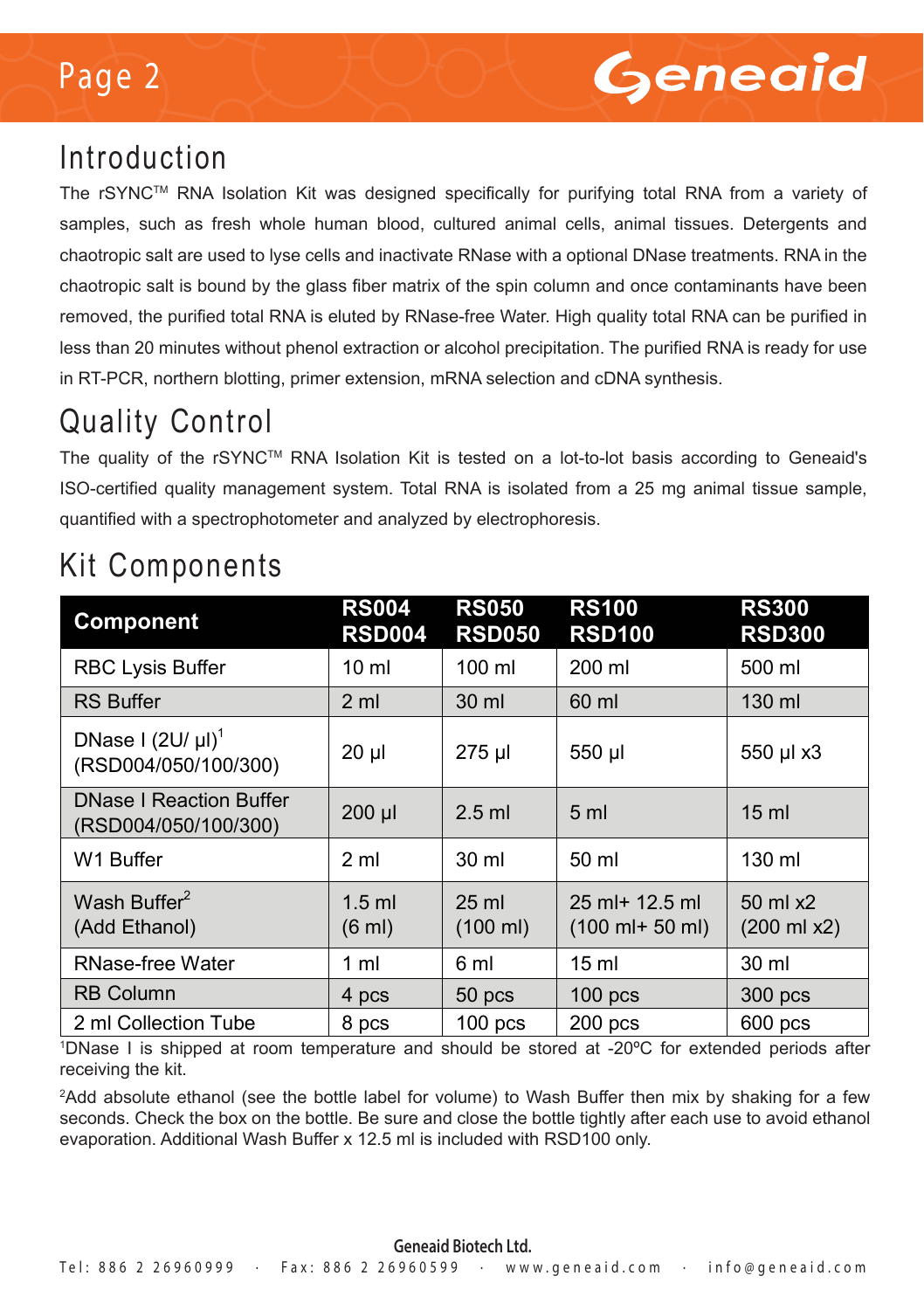

**During the procedure, always wear a lab coat, disposable gloves, and protective goggles.**

#### Quick Protocol Diagram



RBC lysis of whole blood samples



Cell lysis of leukocyte, cultured cell and tissue samples



RNA binding to membrane while contaminants remain suspended



Wash (removal of contaminants while RNA remains bound to membrane)



Elution of pure total RNA which is ready for subsequent reactions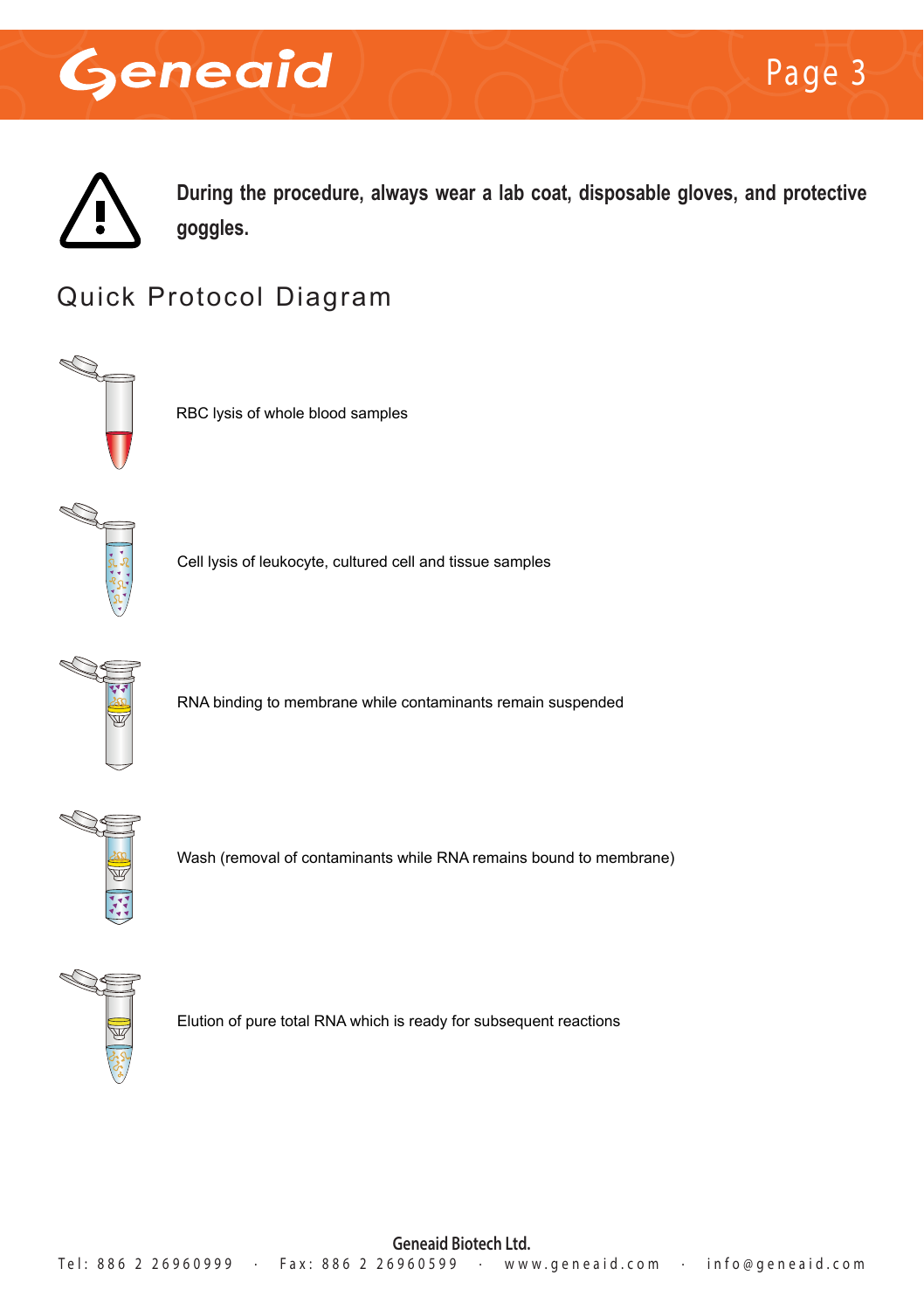

## **rSYNCTM RNA Isolation Kit Protocol**

Please read the entire instruction manual prior to starting the Protocol Procedure.

#### **IMPORTANT BEFORE USE!**

1. DNase I is shipped at room temperature and should be stored at -20ºC for extended periods after receiving the kit.

2. Add absolute ethanol (see the bottle label for volume) to Wash Buffer then mix by shaking for a few seconds. Check the box on the bottle. Be sure and close the bottle tightly after each use to avoid ethanol evaporation.

3. Prepare Phosphate Buffered Saline (PBS, pH7.2) and 0.10-0.25% Trypsin for cultured cells.

4. Yield and quality of RNA will be higher when fresh samples or samples which have been flash frozen and stored at -70ºC are used.

#### Additional Requirements

Absolute ethanol and ddH $_2$ O (RNase/DNase-free) to prepare 70% ethanol, ß-mercaptoethanol or twice the required volume of freshly prepared 2M Dithiothreitol in RNase free Water, microcentrifuge tubes. For animal tissue samples: tissue homogenizer or mortar, pestle and 20-G needle syringe.

#### Sample Preparation

#### 1. Blood

Collect fresh human blood in anticoagulant-treated collection tubes. Add **1 ml of RBC Lysis Buffer and 300 µl of whole human blood** to a sterile 1.5 ml microcentrifuge tube. Mix by inversion. Incubate the tube on ice for 10 minutes (briefly vortex twice during incubation). Centrifuge at 3,000 x g for 5 minutes then remove the supernatant completely. Add **400 µl of RS Buffer and 4 µl of ß-mercaptoethanol**. Resuspend the cells by pipetting then incubate at room temperature for 5 minutes.

#### 2. Adherent Cultured Animal Cells

#### **A. Cell lysis in a culture dish**

Aspirate the culture medium completely. Add **400 µl of RS Buffer and 4 µl of ß-mercaptoethanol** immediately to the culture dish (up to 5 x10<sup>6</sup> cells). Incubate at room temperature for 5 minutes then transfer the cell lysate to a 1.5 ml microcentrifuge tube.

#### **B. Trypsinize cell prior to cell lysis**

Remove the culture medium and wash cells in PBS. Aspirate PBS and add 0.10-0.25% Trypsin in PBS. Once cells have detached, add the medium and transfer to a 15 ml centrifuge tube. Proceed with Suspension Cultured Animal Cells.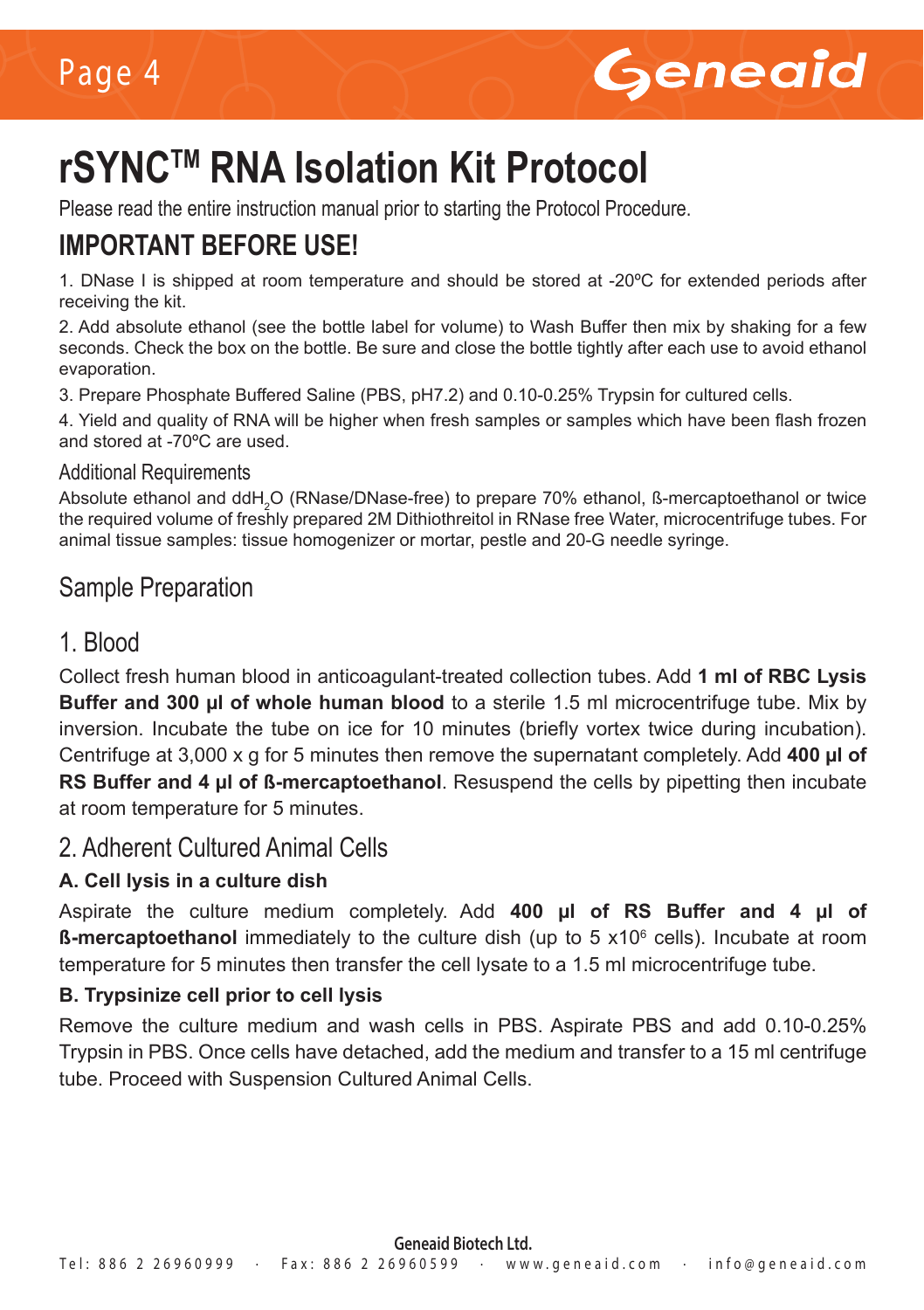#### 3. Suspension Cultured Animal Cells

Transfer **cells (up to 5 x 10<sup>6</sup>)** to a 1.5 ml microcentrifuge tube or 15 ml centrifuge tube. Harvest by centrifugation for 5 minutes at 300 x g then remove the supernatant. Add **400 µl of RS Buffer and 4 µl of ß-mercaptoethanol**. Resuspend cells by pipette. Incubate at room temperature for 5 minutes.

#### 4. Tissue

Cut off **10-25 mg of fresh/frozen tissue**. Do not use more than 25 mg of tissue per reaction. If using frozen animal tissue, samples must have been flash frozen in liquid nitrogen and immediately stored at -70ºC until use to avoid RNA degradation.

#### **Homogenize tissue using one of the following methods**

**A.** Transfer tissue to a suitably sized vessel. Add **400 µl of RS Buffer and 4 µl of ß-mercaptoethanol**. Disrupt and homogenize the tissue using a conventional rotor–stator homogenizer until it is uniformly homogeneous. Transfer the lysate to a 1.5 ml microcentrifuge tube. Incubate the sample lysate at room temperature for 5 minutes then centrifuge at 12-16,000 x g for 2 minutes. Transfer the supernatant to a clean 1.5 ml microcentrifuge tube.

**B.** Transfer tissue to a 2 ml centrifuge tube containing ceramic beads or stainless steel beads. Add **400 µl of RS Buffer and 4 µl of ß-mercaptoethanol**. Homogenize the sample with a TissueLyser, Disruptor Genie or similar. Incubate at room temperature for 5 minutes then centrifuge at  $12-16,000 \times g$  for 2 minutes. Transfer the supernatant to a clean 1.5 ml microcentrifuge tube.

**C.** Freeze tissue in liquid nitrogen then grind thoroughly with a mortar and pestle. Transfer the tissue powder to a 1.5 ml microcentrifuge tube (do not allow the tissue to thaw) then add **400 µl of RS Buffer and 4 µl of ß-mercaptoethanol**. Shear the tissue by passing the lysate through a 20-G needle syringe 10 times. Incubate the sample lysate at room temperature for 5 minutes then centrifuge at 12-16,000 x g for 2 minutes. Transfer the supernatant to a clean 1.5 ml microcentrifuge tube.

#### RNA Binding

Add **1 volume of 70% ethanol prepared in ddH2 O (RNase and DNase-free)** and shake the mixture vigorously. Place a **RB Column** in a 2 ml Collection Tube and transfer **500 µl of the mixture** to the **RB Column**. Centrifuge at 14-16,000 x g for 1 minute then discard the flow-through. Transfer the remaining mixture to the same RB Column then centrifuge at 14-16,000 x g for 1 minute. Discard the flow-through and place the RB Column in a new 2 ml Collection Tube.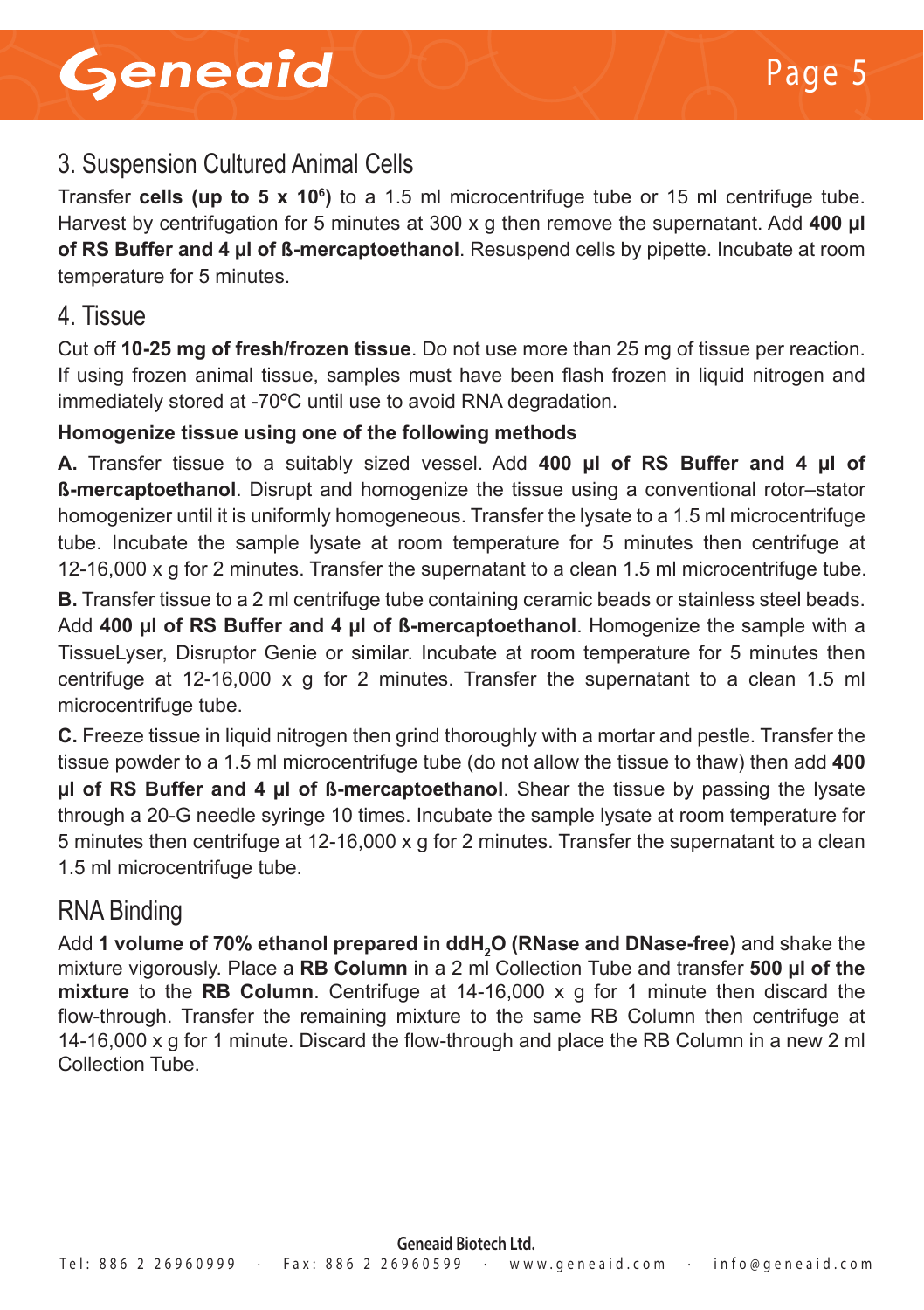

#### **Optional Step 1: In Column DNase I Digestion**

DNA contamination is significantly reduced following In Column DNase I Digestion. However, traces of residual DNA may be detected in very sensitive applications. In this situation, please perform Optional Step 2: DNA Digestion In Solution instead to efficiently remove trace amounts of DNA. Standard DNase buffers are incompatible with In Column DNase I Digestion and may affect RNA integrity and reduce yield.

1. Add 400 μl of Wash Buffer (make sure ethanol was added) to the RB Column then centrifuge at 14-16,000 x g for 30 seconds.

2. Discard the flow-through and place the RB Column back in the 2 ml Collection Tube.

3. Prepare DNase I solution in a 1.5 ml microcentrifuge tube (RNase-free) as follows:

| DNase I                        | 5 µl (2 U/µl) |
|--------------------------------|---------------|
| <b>DNase I Reaction Buffer</b> | 45 ul         |
| Total Volume                   |               |

4. Gently pipette DNase I solution to mix (DO NOT vortex) then add DNase I solution (50 μl) into the CENTER of the RB column matrix.

5. Incubate the column for 15 minutes at room temperature (20-30ºC) then proceed with the RNA Wash step.

#### RNA Wash

Add **400 µl of W1 Buffer to the RB Column** then centrifuge at 14-16,000 x g for 30 seconds. Discard the flow-through and place the **RB Column** back in the 2 ml Collection Tube. **Add 600 µl of Wash Buffer (make sure ethanol was added)** into the **RB Column**. Centrifuge at 14-16,000 x g for 30 seconds. Discard the flow-through then place the **RB Column** back in the 2 ml Collection Tube. Add **600 µl of Wash Buffer (make sure ethanol was added)** into the **RB Column**. Centrifuge at 14-16,000 x g for 30 seconds. Discard the flow-through then place the **RB Column** back in the 2 ml Collection Tube. Centrifuge at 14-16,000 x g for 3 minutes to dry the column matrix.

#### RNA Elution

Place the **dried RB Column** in a clean 1.5 ml microcentrifuge tube (RNase-free). **Add 50 µl of RNase-free Water** into the **CENTER** of the column matrix. Let stand for at least 3 minutes to ensure the **RNase-free Water** is absorbed by the matrix. Centrifuge at 14-16,000 x g for 1 minute to elute the purified RNA.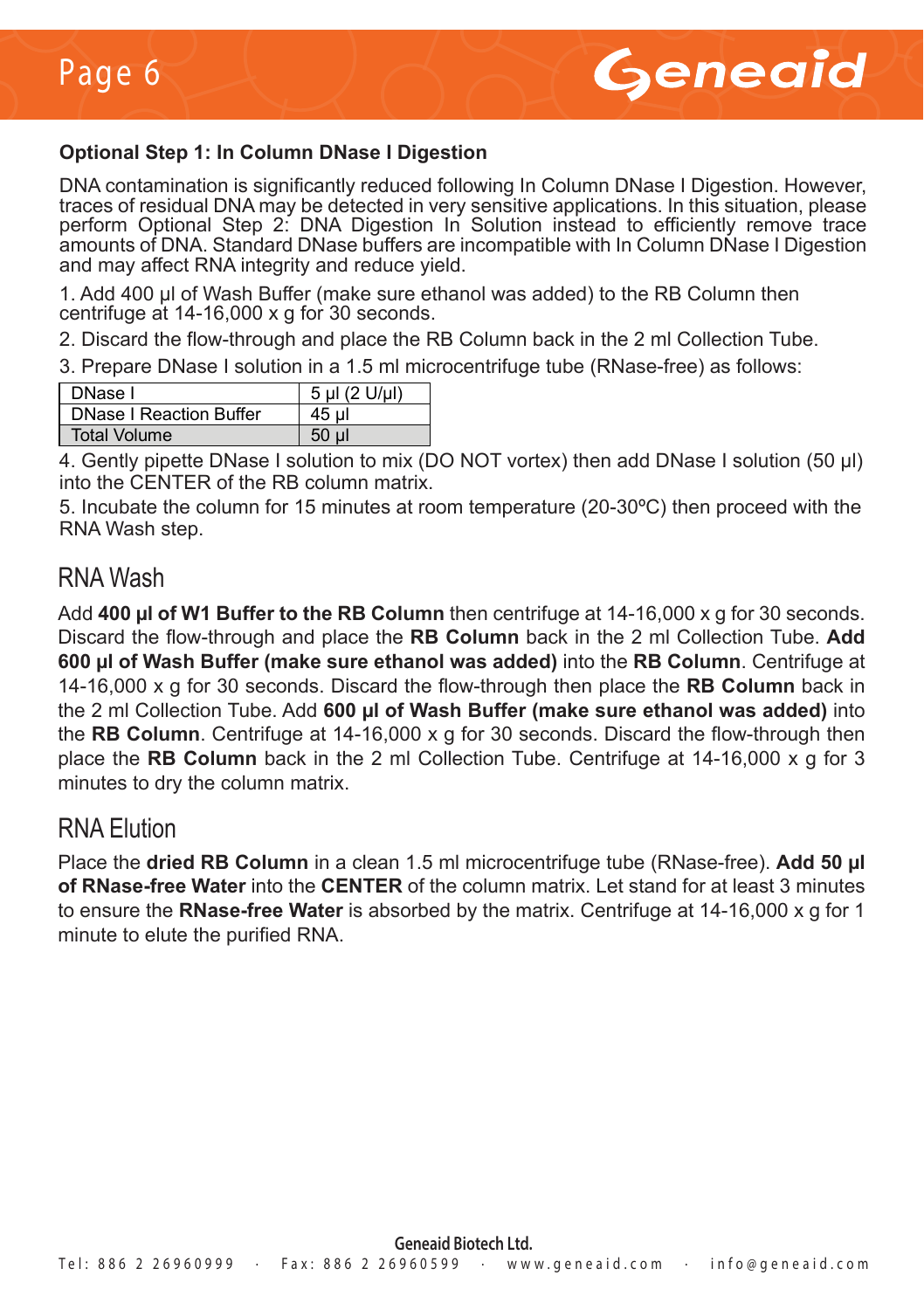## Geneaid

#### **Optional Step 2: DNA Digestion In Solution**

1. Prepare DNase I reaction in a 1.5 ml microcentrifuge tube (RNase-free) as follows:

| RNA in RNase-free Water        | 1-40 ul                          |
|--------------------------------|----------------------------------|
| DNase I                        | $0.5$ µl/µg RNA                  |
| <b>DNase I Reaction Buffer</b> | 5 ul                             |
| RNase-free Water               | Add to final volume = $50 \mu l$ |
| <b>Total Volume</b>            | 50 ul                            |

2. Gently pipette the DNase I reaction solution to mix (DO NOT vortex) then incubate the microcentrifuge tube at 37ºC for 15-30 minutes.

3. Stop the reaction by adding 1 μl of 20 mM EGTA (pH=8.0). Incubate the microcentrifuge tube at 65°C for 10 minutes.

NOTE: DNase I Reaction Buffer may cause aberrant migration or smearing of RNA on gels. If analyzing RNA by gel electrophoresis, repurify the RNA sample by using the Geneaid™ RNA Cleanup Kit instead of stopping the reaction with EGTA.

#### **Troubleshooting**

Clogged Column: Reduce the amount of starting material or separate it into multiple tubes. Centrifugation temperature must be between 20ºC to 25ºC. For animal tissue samples, after homogenization, centrifuge the sample lysate at 2-16,000 x g for 2 minutes to remove the cell debris.

DNA contamination: Perform In Column DNase I Digestion or DNA Digestion In Solution step to eliminate DNA contamination.

Residual Ethanol Contamination: Following the wash step, dry the RB Column with additional centrifugation at 14-16,000 x g for 5 minutes.

Degraded RNA: Use fresh samples or freeze samples at -70 ºC immediately after collection. Extracted RNA should be stored at -70ºC.